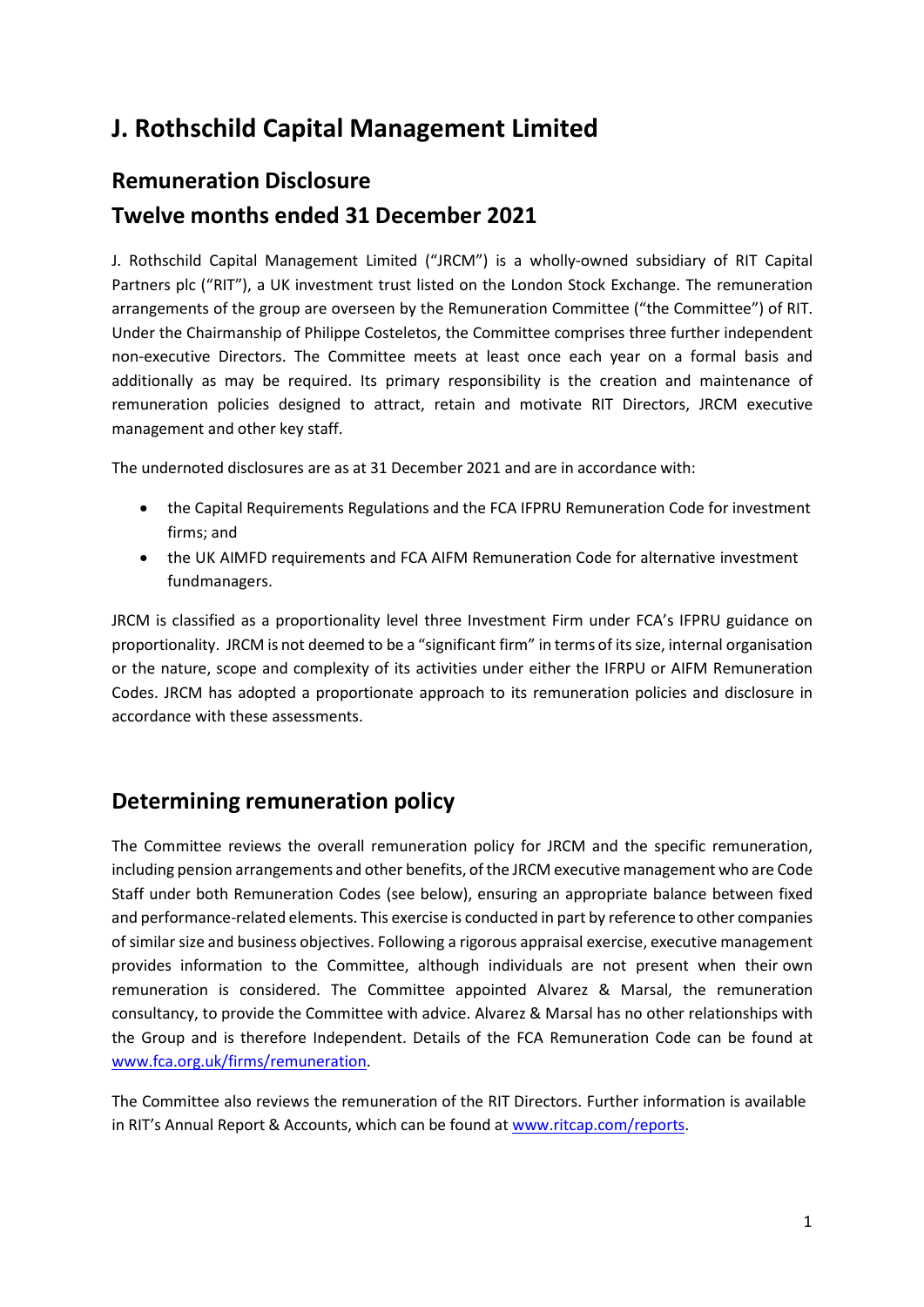## **Code Staff criteria**

The following groups of employees have been identified as meeting the FCA's criteria for JRCM Code Staff under both the AIFM and IFPRU Remuneration Codes. The categories below comprise the senior management of the firm.

- JRCM Directors, who form the JRCM Executive Committee; and
- Staff who are risk takers with authority to take material investment decisions.

Further, certain senior investment staff whose total remuneration for the previous year exceed set quantitative thresholds are assessed as Code Staff for the purposes of the IFPRU Remuneration Code. Remuneration for these individuals is governed under the general policy set by the Remuneration Committee; specific remuneration is set by the JRCM's supervisory body, the Executive Committee.

### **Design and structure of remuneration**

The individual elements of employees' remuneration packages at JRCM comprise fixed pay (base salary, pension and other benefits) and performance-related pay (consisting of annual cash incentives, deferred share awards, long-termshare appreciation rights awards, and restricted share units awards). Taking into account the economic value of long-term incentives, the performance-related elements of the package make up a significant proportion of the total remuneration of Code Staff, while maintaining an appropriate balance between fixed and variable elements.

### **Fixed Compensation**

### *Salary and fees*

All Code Staff receive a base salary to reflect their talent, skills, competencies and contribution to the Group relative to the market for comparable roles.

#### *Benefits*

Code Staff are eligible to receive various employee benefits (including a pension contribution or, in specific circumstances, a cash equivalent), on a similar basis to other employees.

### **Link between pay and performance**

#### *Performance Related Pay*

Performance related pay is designed to reflect success or failure against the range of targets which are set for our people, taking into account the context in which results were achieved. Performance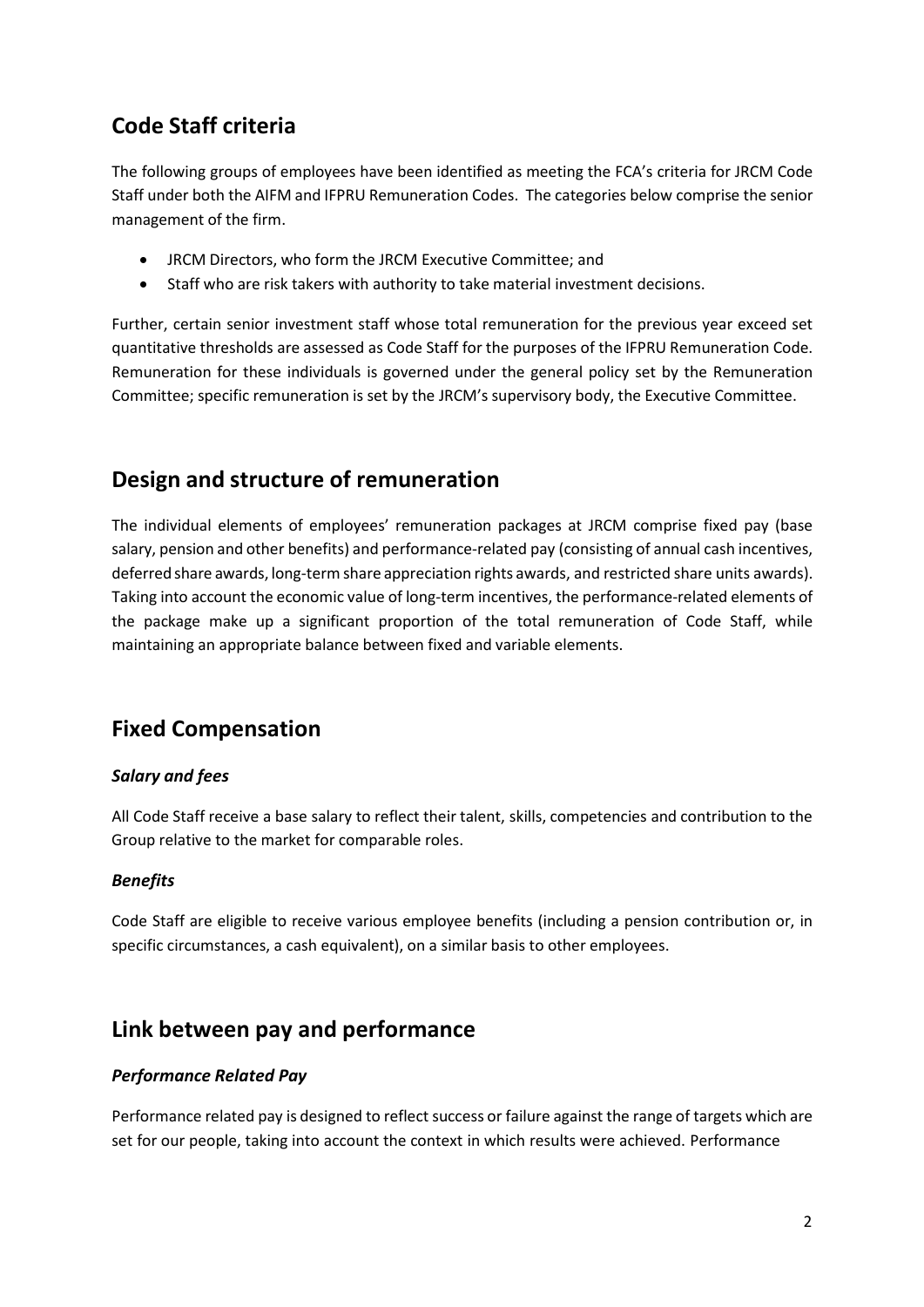related remuneration is in two main parts: the Annual Incentive Scheme ("AIS"); and a long-term incentive plan ("LTIP").

### *Annual Incentive Scheme (AIS)*

Annual bonuses relating directly to investment performance aligns the team with RIT's two reference hurdles and in particular reinforces RIT's aim to deliver healthy participation in up markets and reasonable protection in down markets.

Individual allocations from the pool are made with reference to contribution to investment performance, within a prudent risk framework.

In addition to the above pool, the Committee also rewards strong contributions to wider firm objectives. This may include efficient cost management, prudent risk controls, sourcing of investment opportunities and strong operational disciplines. Any such qualitative rewards are measured against rigorous performance metrics through a firm-wide annual appraisal process.

For awards granted after 1 April 2011, all annual incentive and long-term incentive payments are subject to claw back provisions. These provisions provide scope for the JRCM to recover value from awards in the event of a material misstatement of the Group's results or in the event of dismissal for gross misconduct.

#### *Long‐Term Incentive Plan*

In its role of determining remuneration policy, the Committee regularly reviews the overall remuneration policy for JRCM. During 2020, the Committee (with advice from the Committee's consultant, Alvarez & Marshal) decided that the Long-Term Incentive Plans going forward would comprise Restricted Share Units (RSUs), rather than historically using Share Appreciation Rights (SARs) or performance shares.

This long-term incentive plan provides a number of ordinary shares in RIT (RSUs) to participants which vest after three years and are subject to a further two-year holding period. Following the expiry of a three-year vesting period, participants in the RSU Plan are entitled to dividends, which are met by the grant of additional shares (equivalent to the dividends paid during the three-year vest period). The vesting of an RSU is subject to the participant's continued service over the vesting period. Following the two-year holding period, the RSUs will be transferred directly to participants.

The RSU Plan uses ordinary shares of the Company to settle existing and future awards granted under the RSU Plan. The Group seeks to hedge its exposure under the RSU Plan by using an Employee Benefit Trust to acquire shares to meet the estimated future liability. As noted above, LTIP awards are subject to claw back.

A small number of legacy SARs remain held by certain staff. These 'phantom options' vest three years after award subject to performance measured against RPI + 3%, and can then be exercised at any point over the next seven years through a payment in shares.